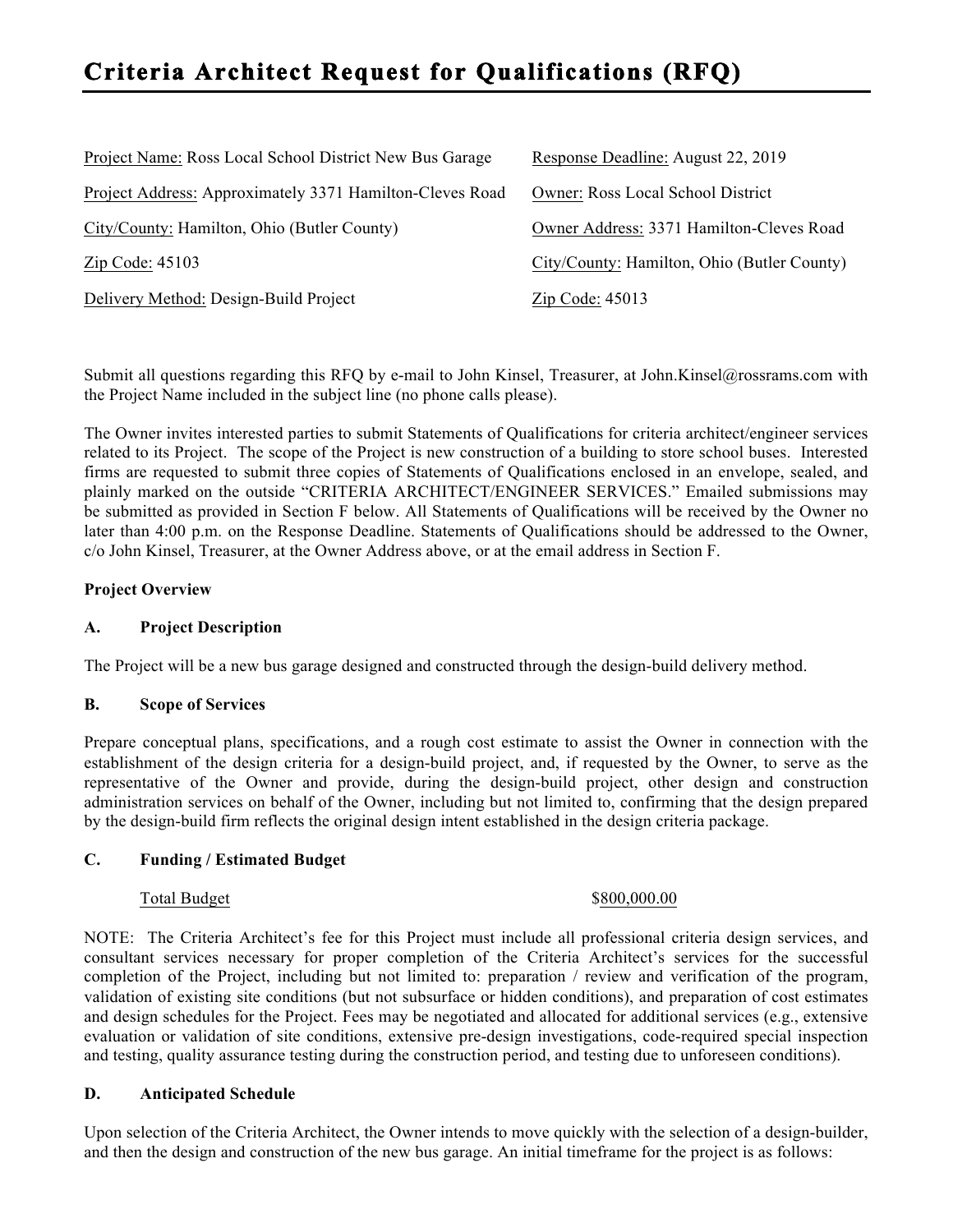# Design Services Start: Late August, 2019

# Construction Services Start: Mid-September, 2019

# Construction Completed: December 31, 2019

# **E. Evaluation Criteria for Selection**

- Demonstrated ability to meet Owner's programmed project vision, scope, budget, and schedule on previous projects.
- Previous experience compatible with the proposed project (e.g., type, size).
- Relevant past work of prospective firm's proposed consultants.
- Past performance of prospective firm and its proposed consultants.
- Qualifications and experience of individuals directly involved with the project.
- Proposer's previous experience (numbers of projects, sizes of projects) when working with its proposed consultants. Specification writing credentials and experience.
- Proximity of prospective firms to the project site.
- Proposer's apparent resources and capacity to meet the needs of this project.

# **F. Submittal Instructions**

Paper copies of the Statement of Qualifications should be stapled only. Do not use special bindings or coverings of any type. Cover letters and transmittals are not necessary. You may submit electronically but if you do electronic submittals, they should be combined into one PDF file named with the project name listed on the RFQ response and your firm's name. Emailed submissions must be sent to John.Kinsel@rossrams.com with "CRITERIA ARCHITECT/ENGINEER SERVICES" as the subject line.

Include the following in your response:

- 1. History of firm and any associated design firm: (1-page limit suggested)
	- a. Name of firm and contact name with phone number.
	- b. Location of principal and branch offices.
	- c. Length of time in business.
	- d. Firm ownership structure.
	- e. Annual design service volume for each of the past five years.
		- (1) Number of projects.
		- (2) Total design service volume.
	- f. List total number of firm's personnel, other than secretarial/clerical, by professional or skill group.
	- g. Describe any professional liability insurance policy or policies provided by any company or companies that are authorized to do business in Ohio and that afford professional liability coverage for the design services proposed to be rendered.
- 2. If sharing or partnering with another firm, nature of an association with one or more outside design firms: (1/2 page limit suggested)
	- a. Which firm will be the lead contracting party.
	- b. How will the work be apportioned or shared between firms.
	- c. What percentage of the entire work will be apportioned to each firm.
- 3. Experience: (3-5 page limit suggested)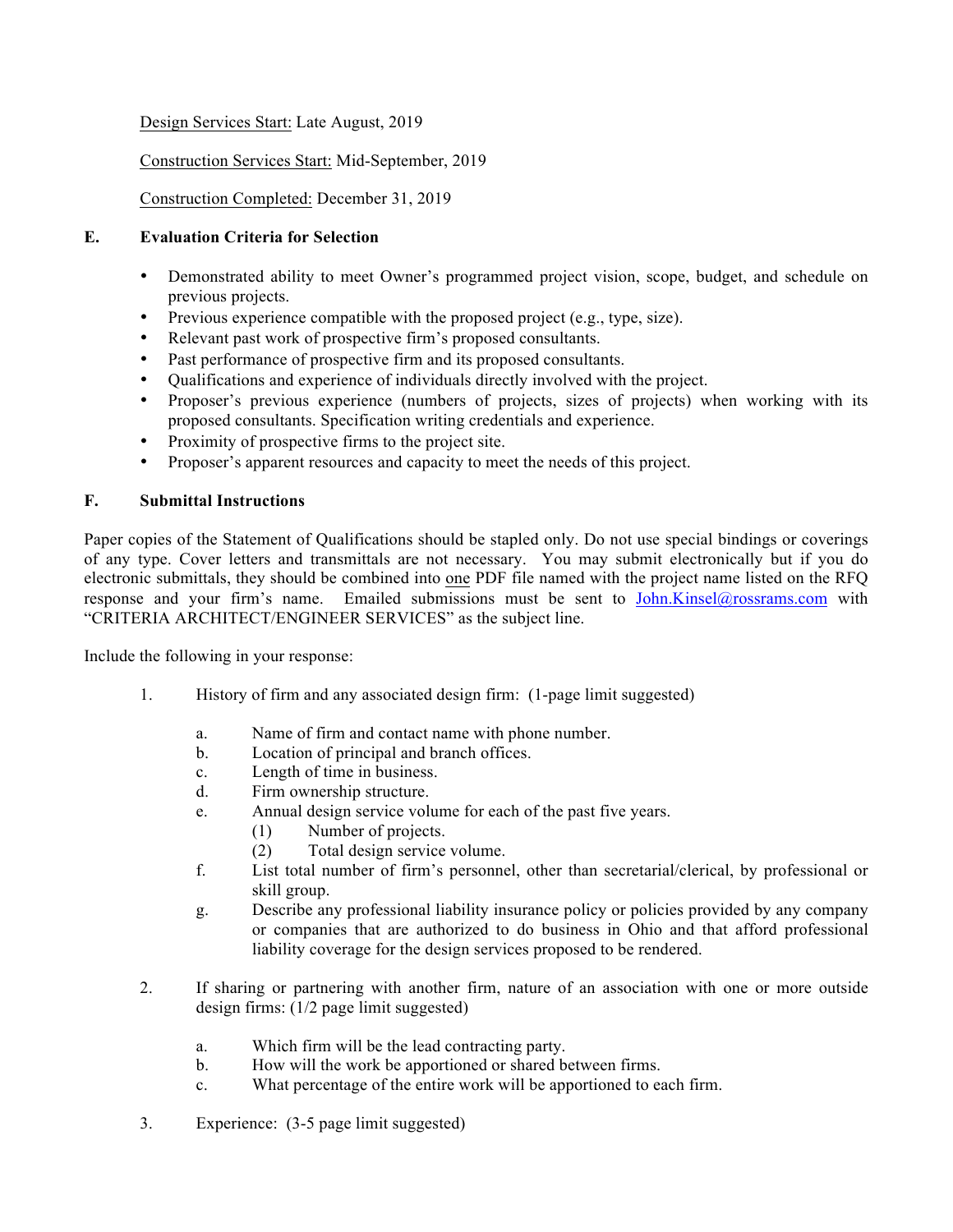- a. Provide a **complete** listing of all relevant or similar **completed** projects, preferably involving public school districts, which your firm and any associated design firm have served as design professional during the past five years. The following information should be provided for each completed project:
	- (1) Project name, location, and owner
	- (2) Brief description of project
	- (3) Year completed
	- (4) Construction cost
	- (5) Other relevant information
- b. Provide a **complete** listing of all **ongoing** design service projects, preferably involving public school districts, of your firm and any associated design firm, including the following information for each project:
	- (1) Project name, location, and owner
	- (2) Brief description of project
	- (3) Anticipated completion date
	- (4) Construction cost
	- (5) Other relevant information
- c. List five owner references for relevant or comparable projects on which your firm and any associated firm served as design professional. Include owner name, location, and phone number, and a brief description of the project indicating how it is comparable, or your experience on the project relevant to the services required by the Project.
- 4. Project Staff: (2-page limit suggested)

Identify your firm's and any associated design firm's proposed design service and engineering staff for the Project, including the primary contact. For each key staff member, include a resume which summarizes:

- a. Education, including name of institution(s) field(s) of study, degree(s) earned, and year(s) received.
- b. Professional registration(s) and/or professional society membership(s).
- c. Design or engineering service project experience.
- 5. Design and Engineering Services: (3-page limit suggested)
	- a. Briefly describe the pre-design services/criteria design services provided by your firm and any associated design firm (e.g. program evaluating, site selection, etc.)
	- b. Briefly describe the scope or pre-construction phase services provided by your firm and any associated firm and detail how they are to be provided.
	- c. Briefly describe the scope of construction phase services provided by your firm and any associated firm detail how they are to be provided.
	- d. Describe the method of working with the Project owner, design-builder, and other Project team members (e.g. in-house or outside consultant) of your firm and any associated firm.
	- e. Describe any unique or innovative design service techniques you have utilized on past projects and why they have been a benefit to the owner.
- 6. Current capacity/workload: (1 page limit)
	- a. Capacity to handle project with current workload.
	- b. Capacity to handle project with anticipated workload during the project.
	- c. Ability to work within reasonable length design phase schedules.